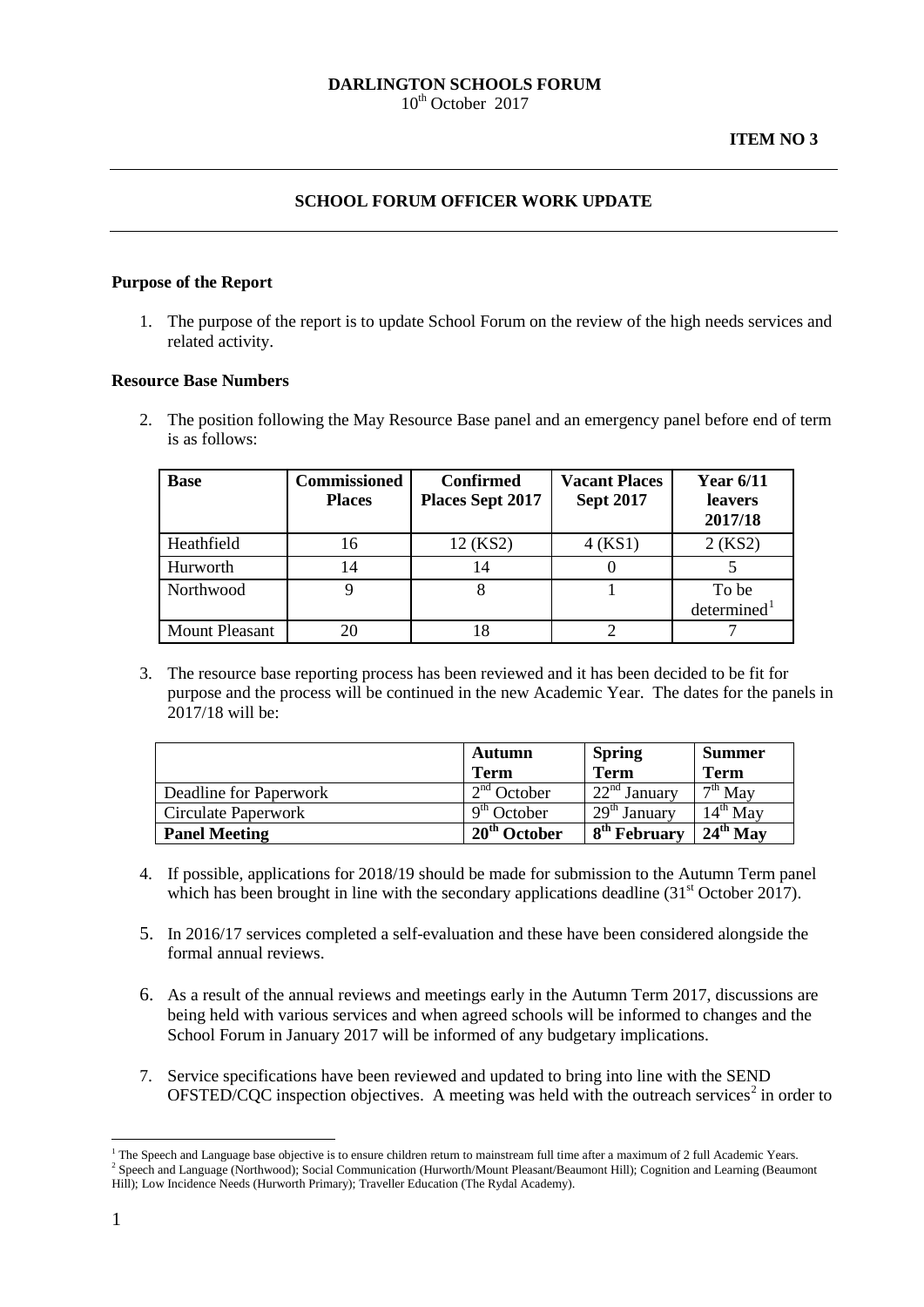clarify the roles and responsibilities of the peripatetic services and the responsibilities of the settings they will be working with to be compliant with the SEND Code of Practice.

- 8. Advisory teachers can build expertise and capacity in schools to support children with the specific SEND needs and do so in the areas of advice, guidance and training. This can support identification and assessment of a Child/young person's needs, monitoring of outcomes, involving the CYP in the planning and review of their learning and ambitions in relation to higher education and/or employment; independent living; participating in society and being as healthy as possible in adult life.
- 9. It is requested that settings work with services to support these changes. The implications of these changes will be monitored.
- 10. The training plan run by the social communication outreach service for ASD Leads has been reviewed and will be relaunched. The service will be incorporating a charging policy as there have been last minute 'no shows' or cancellations.
- 11. There have been some changes to the specialist equipment policy and radio aids policy. Updates will be provided for the LA SENCo Partnership network meeting in October.

## **Future in Mind Projects Update**

- 12. There was an underspend on the Future in Mind projects in 2016, therefore, a new project 'Emotional Learning Support Assistants' has been developed by the LA Educational Psychology service. This is a suitable project to build on the skills and knowledge in the area of CYP mental health as a result of the Future in Mind projects. This will be a 2 year project at a reduced cost and is offered to all schools. Further information can be sought from Carol Watterson or Lisa Garforth.
- 13. The **E-Safety Peer Support** programme commenced this term in most of the identified settings. There are plans in place for baseline and end assessment to capture and report on impact of the programme. Further information can be sought from Catherine Shaw.
- 14. **The 'Mindful Schools' programme** is into the final stage of in-school delivery whereby each school with trained staff should have independently delivered a Mindfulness course to pupils by 31<sup>st</sup> December 2017. The trainer (Mindful Therapies) will support staff through this time to finish their journals and will provide a pre and post course evaluation tool for use by staff to evidence impact of the course for pupils. With this continuing support and guidance we are confident in the ability of all 38 participants in 24 schools to deliver mindfulness to pupils. As this was a 'train the trainer' course, staff can now cascade this training within school and hopefully build a whole school approach.
- 15. The majority of school staff participants signed up with limited knowledge of mindfulness and primarily as an opportunity to learn an intervention for use in the classroom. It is clear from the staff's comments that for many it has been a transformational process in all aspects of their lives. They have developed their own personal practice and are eager to share their knowledge and understanding of mindfulness with their pupils.
- 16. An article for the 'One Darlington' magazine is being prepared and a staff graduation event has been arranged to celebrate the achievements of this programme on Tuesday 28<sup>th</sup> November 2017 at 4.00pm, at Longfield Academy. The Mayor will present certificates.
- 17. Schools that bid for the **peer support funding grant** in 2016 have now concluded their projects and schools have returned their evaluations.
- 18. The Darlington Future in Mind Local Transformation Plan (LTP) group led by the CCG, would like to review the evaluations of the projects in schools to date, and consider how best to communicate the great work been done in Darlington, and the benefits of the projects in schools.